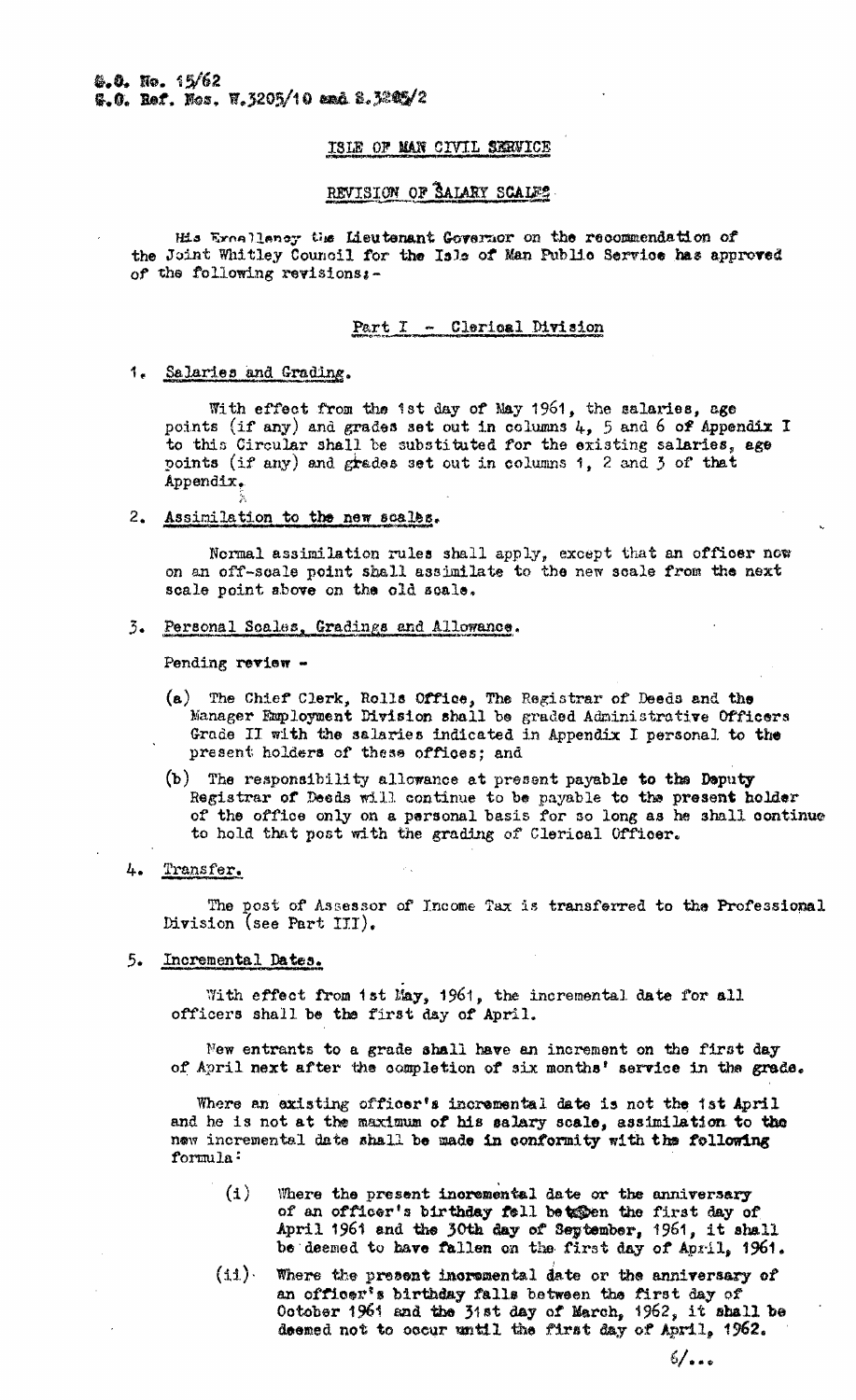# $Part II - *Technical and Non-Clerical Division*$

# 1. Salaries.

With effect from the 1st day of May 1961 the salaries set out in column 5 of Appendix II to this Circular shall be substituted for the existing salaries set out in column 3 of that Appendix.

ere Steam (Steam Controller) was a statement of the steam of the steam of the steam of the steam of the steam o<br>The steam of the steam of the steam of the steam of the steam of the steam of the steam of the steam of the st

# 2. Assimilation to the new scalea.

Normal assimilation rules shall apply.

#### Part III - Professional Division

# 1. Salaries.

- (a) With effect from the 1st day of May 1961 the salary scale set out in column **4.** of Part I of Appendix III to this Circular shall be substituted for the existing salary scale set out in column 3 of Part I of that Appendix. Normal. assimilation rules shall apply.
- (b)The current salary scales of other officers in the Professional Division are set out in column 3 of Part II of Appendix III to this Circular and will continue to be paid.

### 2. Assessor of Income Tax

The holder of the post of Assessor of Income Tax must possess an approved professional qualification. Approved qualifications will include membership of any of the following bodies: Institute of Chartered. Accountants, Association of Certified and Corporate Accountants, Corporation of Secretaries, Chartered Institute of Secretaries, Institute of Municipal Treasurers and Accountants, and any other qualification to be approved for the purpose by the Governor,

#### Part IV - General

1. Revocations.

- Paragraph 1 and the Schedule to Government Circular 38/60 shall cease to have effect.
- 2, This Circular has been agreed with the Staff Side of the Whitley Council for the Isle of **Man** Public Service.
- 3. Enquiries relating to the matters set out in this Circular should<br>be addressed to Mr. T. Kelly, Financs:  $_{\text{North}}$ . Douglas 447 Extension bept., Douglas 447 Extension 40.

By Order

E.R. St. A. Davies,

Government Secretary.

Government Office, isle of Man.

March 1962.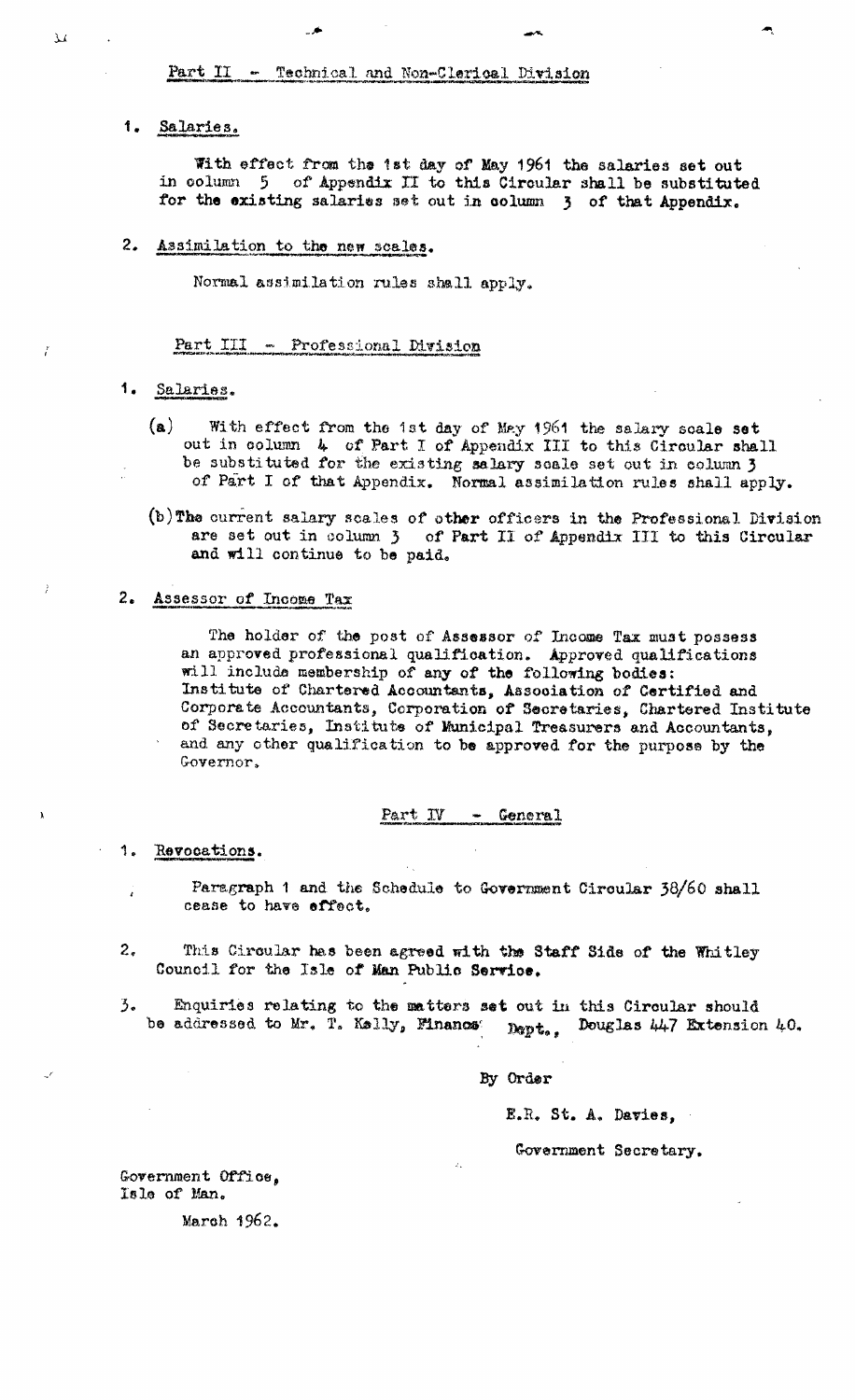$\ddot{\phantom{0}}$ 

À,

 $\ddot{\phantom{a}}$ 

| Existing                             |                                                                             |                                           |                                                       | Revised                                              |                         |                |
|--------------------------------------|-----------------------------------------------------------------------------|-------------------------------------------|-------------------------------------------------------|------------------------------------------------------|-------------------------|----------------|
| Crade                                | Salary<br>$Sca$ le<br>(x p.e.)                                              | $Ag\odot$<br>Points<br>$(1f \text{ any})$ | Grade                                                 | Salary<br>Scale<br>$(\varepsilon_{\text{p.o.}})$     | Age<br>Points<br>if any | Notos          |
| Column <sub>1</sub>                  | $\overline{2}$                                                              | 3                                         | $L_{\rm c}$                                           | 5                                                    | 6 <sup>1</sup>          | 7 <sup>7</sup> |
| Assistant<br>Government<br>Secretary | $1292\frac{1}{2}$<br>1331<br>13625<br>1408<br>$11.46\frac{1}{2}$<br>1485    |                                           | Named Posts<br>(Assistant<br>Governmont<br>Secretary) | 1508<br>1560<br>1638<br>1716<br>1794<br>1872<br>1976 |                         |                |
| Administrator                        | 1155<br>$1193\frac{1}{2}$<br>1232<br>$1270_{2}^{1}$<br>1309<br>$-13472$     |                                           | Administrative<br>Officer<br>Grade T                  | 1378<br>1430<br>1482<br>1534<br>1612<br>1654<br>1716 |                         |                |
| Chief Clerk<br>Rolls Office          | Maximum<br>1182}                                                            |                                           | Administrative<br>Officer<br>Grade II<br>(Personal)   | $(1482 + 55)$<br>1537                                |                         |                |
| Registrar of<br>Deeds                | Laximum<br>1155                                                             |                                           | Administrative<br>Officer<br>Grade II<br>(Personal)   | $(14.82 + 27\frac{1}{2})$<br>1509 <sub>2</sub>       |                         |                |
| Chief Clerks<br>and<br>Secretaries   | $1017\frac{1}{2}$<br>1045<br>$1072\frac{1}{2}$<br>1100<br>$1127\frac{1}{2}$ |                                           | Administrative<br>Officer<br>Grade II                 | 1222<br>1269<br>1316<br>1362<br>1409<br>1430<br>1482 |                         | $\mathcal{L}$  |
| Manager<br>Employment Exchange       | 1069.4.0.<br>Flat                                                           |                                           | Administrative<br>Officer<br>Grade II<br>(Porsonal)   | 1424                                                 |                         |                |
| Principal<br>Clerk                   | 902<br>924<br>946<br>968<br>990<br>1012                                     |                                           | Executive<br>Officer<br>Grade I                       | 983<br>1019<br>1056<br>1092<br>1128<br>1154<br>1222  |                         |                |
| Principal<br>Clerk<br>Grade II       | 836<br>858<br>880<br>891                                                    |                                           | <b>Executive</b><br>Officer<br>Grade II               | 874.<br>910<br>946<br>983<br>1019<br>1056            |                         |                |

 $\ddot{\phantom{0}}$ 

 $\bar{\mathcal{A}}$ 

 $\cdot$ 

 $\bar{1}$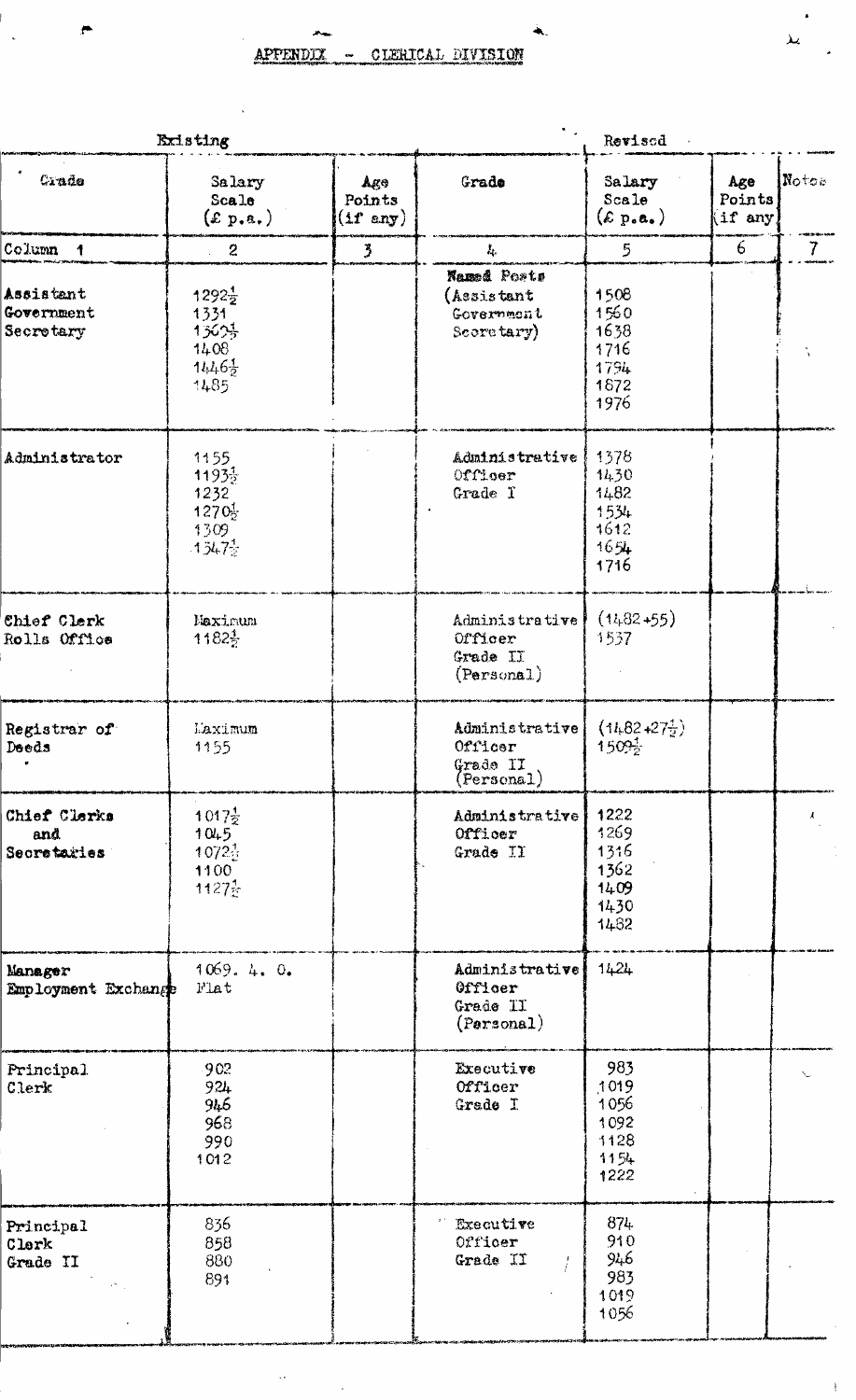Existing .

 $\lambda$ 

 $\ddot{\phantom{0}}$ 

مغر

 $\rightarrow$ 

Revised

 $\bar{\mathcal{A}}$ 

| Grade                                                             | $S$ alary,<br>Scale<br>$(\mathcal{E} p_{\bullet} \mathfrak{s}_{\bullet})$                                                                                                                | Ago<br>Points<br>$(tr \text{ any})$                                                                                                                                                                            | Grade                                                                                | Salary<br>Scale<br>$(\mathcal{E} p.e.)$                                                                                       | Ago<br>Points<br>$(1f \text{ any})$                                                                                                                    | Notes          |
|-------------------------------------------------------------------|------------------------------------------------------------------------------------------------------------------------------------------------------------------------------------------|----------------------------------------------------------------------------------------------------------------------------------------------------------------------------------------------------------------|--------------------------------------------------------------------------------------|-------------------------------------------------------------------------------------------------------------------------------|--------------------------------------------------------------------------------------------------------------------------------------------------------|----------------|
| Column 1                                                          | $\overline{2}$                                                                                                                                                                           | $\frac{N}{\epsilon}$                                                                                                                                                                                           | 4                                                                                    | 5                                                                                                                             | $\overline{6}$                                                                                                                                         | $\overline{7}$ |
| Eigher Clerical<br>Mileer<br>Clorical Officer<br>$\boldsymbol{f}$ | 220<br>$24.7\frac{1}{2}$<br>275<br>$302\frac{1}{2}$<br>341<br>368½<br>396<br>$423\frac{1}{2}$<br>$440$<br>$467\frac{1}{2}$<br>495<br>$522\frac{1}{2}$<br>550<br>572<br>594<br>616<br>638 | 16<br>17<br>68<br>19<br>20<br>21<br>22.<br>23<br>24<br>25<br>$(2\tilde{6})$<br>$\left( 27\right)$<br>$\left\langle 28\right\rangle$<br>(29)<br>$\left( 30\right)$<br>$\left[31\right)$<br>$\langle 32 \rangle$ | Clerical Officer<br>(Existing Higher)<br>Clerical Officers<br>to retain title)<br>¢. | 294<br>332<br>375<br>418<br>461<br>498<br>525<br>551<br>578<br>605<br>627<br>548<br>670<br>691<br>718<br>739<br>760           | 16<br>17<br>18<br>19<br>20<br>21<br>22<br>23<br>24 <sub>1</sub><br>25 <sub>1</sub><br>$(2\tilde{6})$<br>(27)<br>$^{'}28)$<br>$^{'}29)$<br>(30)<br>(31) | (1)<br>(2)     |
| $\epsilon$<br>$\lambda$                                           | 660<br>$\overline{632}$<br>$70+$<br>726<br>748<br>770<br>$797\frac{1}{2}$<br>825                                                                                                         | $\left( 53\right)$<br>$\begin{pmatrix} 34 \\ 35 \\ 36 \end{pmatrix}$<br>$\langle 37 \rangle$<br>$\left\langle \begin{smallmatrix} 3 & 8 \ 3 & 9 \end{smallmatrix} \right\rangle$<br>(l, 0)                     |                                                                                      | 782<br>$8\alpha_{\rm F}$<br>820<br>(837)<br>(874)<br>(874)<br>(674)<br>(874)                                                  | (32)<br>(33)<br>$\begin{array}{c} 34 \\ 35 \\ 36 \\ 37 \\ 37 \end{array}$<br>$\binom{38}{39}$<br>(40)                                                  |                |
| Senior Female 1<br>Officer                                        | 572<br>594<br>616<br>$638$<br>$660$                                                                                                                                                      |                                                                                                                                                                                                                | Female Officer<br>Grade I                                                            | $\frac{691}{718}$<br>739<br>760<br>782<br>804<br>820                                                                          |                                                                                                                                                        |                |
| Femals Officer                                                    | $20\frac{3}{2}$<br>$\frac{220}{2472}$<br>$275$<br>$302\frac{1}{2}$<br>$\frac{330}{357\frac{1}{2}}$<br>$385$<br>412 <sup>1</sup><br>$\frac{440}{462}$<br>484<br>505<br>528<br>550<br>561  | 16<br>$\frac{17}{18}$<br>$\frac{19}{20}$<br>$24\,$<br>$2\sqrt{2}$<br>23<br>$24\overline{ }$<br>25                                                                                                              | Female Officer<br>Grade II                                                           | 294<br>332<br>375<br>418<br>461<br>498<br>525<br>$-551$<br>$578$<br>$605$<br>$627$<br>$648$<br>$670$<br>691<br>(691)<br>(691) | 16<br>$\frac{17}{18}$<br>19<br>20<br>2 <sub>1</sub><br>$2222$<br>$232$<br>$25$                                                                         | (3)            |
|                                                                   |                                                                                                                                                                                          |                                                                                                                                                                                                                | $\mathcal{E}_{\mathbf{r}}$                                                           |                                                                                                                               |                                                                                                                                                        |                |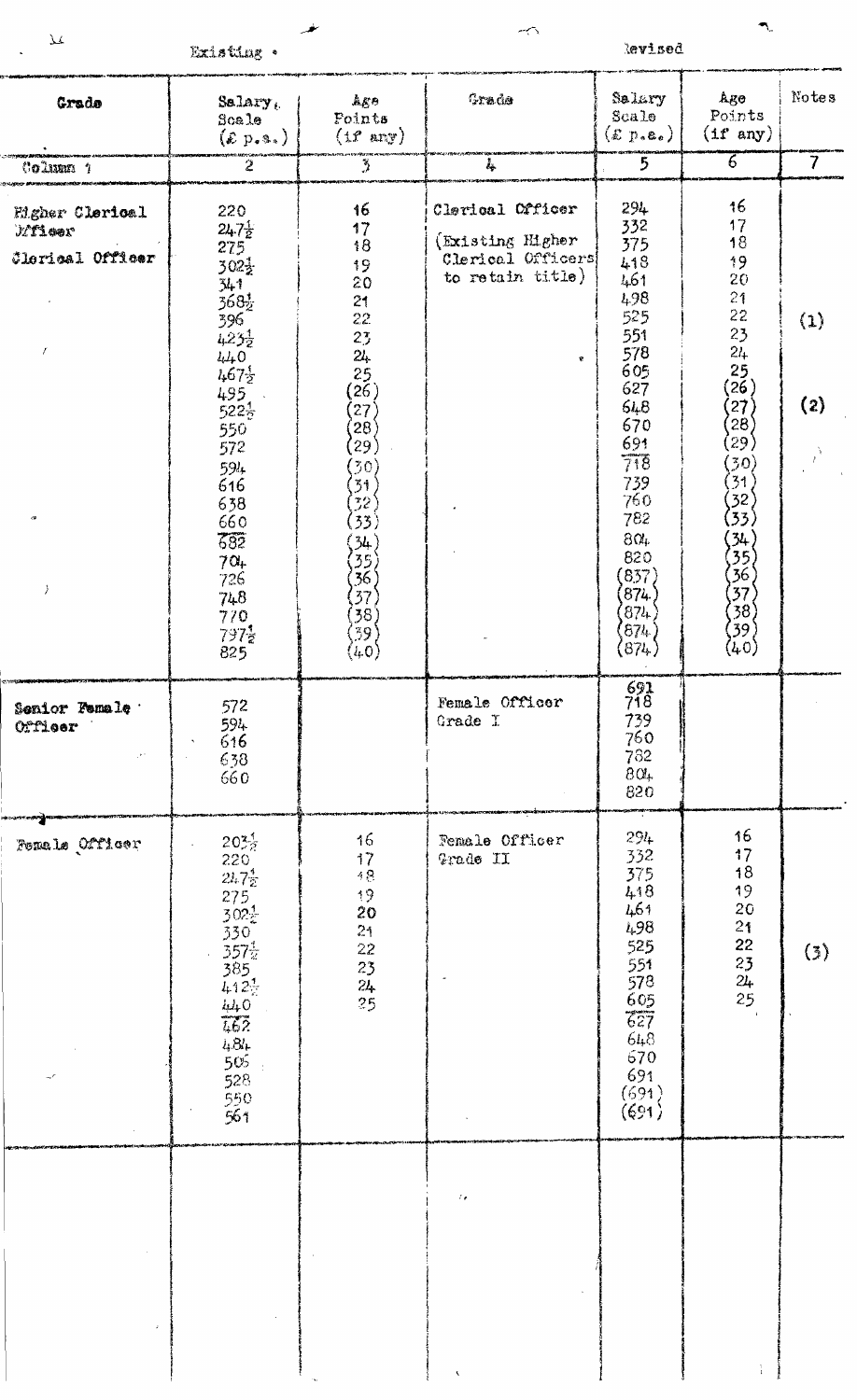|                                                                                         | <b>RuleMag</b><br>سنرسم                                                                                                                                                                                                                                                                                                                                                                                                                             |                                                                                             |                                                                                  | Revised                                                                                                                                                                                                                                                                                                                                                                                                                                          |                                                                | $\overline{\mathcal{M}}$ |
|-----------------------------------------------------------------------------------------|-----------------------------------------------------------------------------------------------------------------------------------------------------------------------------------------------------------------------------------------------------------------------------------------------------------------------------------------------------------------------------------------------------------------------------------------------------|---------------------------------------------------------------------------------------------|----------------------------------------------------------------------------------|--------------------------------------------------------------------------------------------------------------------------------------------------------------------------------------------------------------------------------------------------------------------------------------------------------------------------------------------------------------------------------------------------------------------------------------------------|----------------------------------------------------------------|--------------------------|
| Grado                                                                                   | Salary<br>Scale<br>(x p, a, )                                                                                                                                                                                                                                                                                                                                                                                                                       | Åge<br>Points<br>$(1t \text{ any})$                                                         | Grade                                                                            | Salary<br>Scale<br>$(\varepsilon_{\text{p.e.}})$                                                                                                                                                                                                                                                                                                                                                                                                 | Age<br>Points<br>$i$ i $i$ any                                 | Notes                    |
| Column<br>1<br><b>Calculated Project Section Council</b> y                              | 2                                                                                                                                                                                                                                                                                                                                                                                                                                                   | $\mathcal{R}_{\mathcal{A}}$                                                                 | 4                                                                                | 5                                                                                                                                                                                                                                                                                                                                                                                                                                                | 6                                                              |                          |
| Unestablished<br>Male Clerical<br><b>Officer</b><br>大会                                  | 188.9.<br>$\Omega$<br>224.10.<br>8.<br>256.9.<br>9.<br>288.13.<br>1.<br>320.16<br>6.<br>360. 12.<br>0,<br>$\delta$ .<br>381.<br>0.<br>6.<br>409.<br>$\mathbf{1}_{\bullet}$<br>436. 17. 11.<br>464.18.<br>$B_{\ast}$<br>481.<br>5.<br>$O_{\alpha}$<br>497.<br>2 <sub>1</sub><br>1.<br>512.19.<br>5.<br>9.10.<br>529.<br>545.<br>7.2.<br>560, 15, 10,<br>8.10.<br>576.                                                                                | $\frac{3}{2}\sum_{i=1}^{n}$<br>17<br>18<br>19<br>20<br>24<br>22<br>23<br>$2t_{\rm i}$<br>25 | Unestablished<br>Malo Officer                                                    | 294<br>332<br>375<br>418<br>461<br>498<br>525<br>551<br>578<br>605<br>627<br>648<br>670<br>691<br>(691)<br>(691)<br>(691)                                                                                                                                                                                                                                                                                                                        | 16<br>17<br>18<br>19<br>20<br>21<br>22<br>23<br>24<br>25       | Y                        |
| Unestablished<br><b>Fesale Clerical</b><br>Officer<br>Uncetablished<br>Shorthand Typist | $(per$ week)<br>6.<br>$\mathbf{O}_{\bullet}$<br>3.<br>12.<br>3.<br>3.<br>6.<br>1.<br>4.<br>15.<br>3.<br>4.<br>6.<br>- Lino<br>5.<br>9.<br>1.<br>5.<br>16.<br>5.<br>9.<br>6.<br>1.<br>4.<br>6.<br>9.<br>0,<br>15.<br>6.<br>3.<br>1 <sub>s</sub><br>7.<br>4.<br>6.<br>0.<br>7.<br>10 <sub>n</sub><br>6.<br>7.<br>15.<br>2.<br>7.<br>19.<br>7.<br>8.<br>5.<br>8.<br>11.<br>8.10.<br>8.<br>8.15.<br>2.                                                  | 15<br>16<br>37<br>18<br>19<br>20<br>21<br>$2\mathcal{Z}$<br>23<br>24<br>25                  | Unestablished<br>Pemalo<br>Officer                                               | $(\text{per week})$<br>6.<br>5.<br>4.<br>6.<br>8.<br>4.<br>18.<br>0.<br>4.<br>6.<br>13.<br>5.<br>$\mathbf{0}_*$<br>7.<br>6.<br>6.<br>7.<br>1.<br>0.<br>12.<br>7.<br>8.<br>0 <sub>r</sub><br>1.<br>8.<br>7.<br>6.<br>8,<br>16.<br>0.<br>2.<br>0 <sub>e</sub><br>9.<br>0.<br>$\mathbf{B}_{\bullet}$<br>9.<br>6.<br>9.<br>14.<br>$\mathfrak{Z}_e$<br>$\mathbf{0}_{\bullet}$<br>10.<br>10, 10,<br>0.<br>10.13.<br>0.<br>10.13.<br>0.<br>10.13.<br>0. | 15<br>16<br>17<br>18<br>19<br>20<br>21<br>22<br>23<br>24<br>25 |                          |
| Uneatablished<br>Assistant<br>Female Officer                                            | (per week)<br>2.18.<br>5.<br>$L_{\bullet}$<br>5.<br>3.<br>3.15.<br>3.<br>$l_{\rm F}$<br>5.<br>4.<br>12.<br>3.<br>$l_{\rm F}$<br>16.<br>8.<br>4.<br>$l_{\rm h\,\star}$<br>5.<br>6.<br>$\mathfrak{S}_{\bullet}$<br>5.<br>1.<br>5 <sub>1</sub><br>16.<br>10 <sub>o</sub><br>2 <sub>a</sub><br>6.<br>11.<br>9.<br>б.<br>$\mathbb{O}_*$<br>13.<br>6.<br>$\vartheta_\star$<br>18.<br>6,<br>$\mathfrak{z}_{\epsilon}$<br>2.<br>7.<br>10.<br>7.<br>7.<br>7. | 15<br>16<br>17<br>18<br>19<br>20<br>21<br>22<br>23<br>24<br>25<br><b>Concil Ste</b>         | Unestablished<br>Assistant<br>Female Officer<br>6<br>$\mathcal{N}_{\mathcal{A}}$ | (por week)<br>3.19.<br>0 <sub>o</sub><br>4.<br>$\mathfrak{Z}_{\bullet}$<br>$O_{\bullet}$<br>6.<br>4.<br>11 <sub>o</sub><br>6.<br>5.<br>$\mathbf{0}$<br>6,<br>6.<br>1.<br>13.<br>б.<br>0,<br>6.<br>2.<br>7.<br>12.<br>$\mathbf{0}$ .<br>7.<br>8.<br>$\mathrm{O}_\bullet$<br>0.<br>8.<br>6.<br>6.<br>8.<br>10 <sub>o</sub><br>б.<br>8.<br>18.<br>$0_{\bullet}$<br>9.<br>2.<br>$\mathsf{O}_*$<br>9.<br>8.<br>0.<br>9.13.<br>6.                      | 15<br>16<br>17<br>18<br>19<br>20<br>21<br>22<br>23<br>24<br>25 |                          |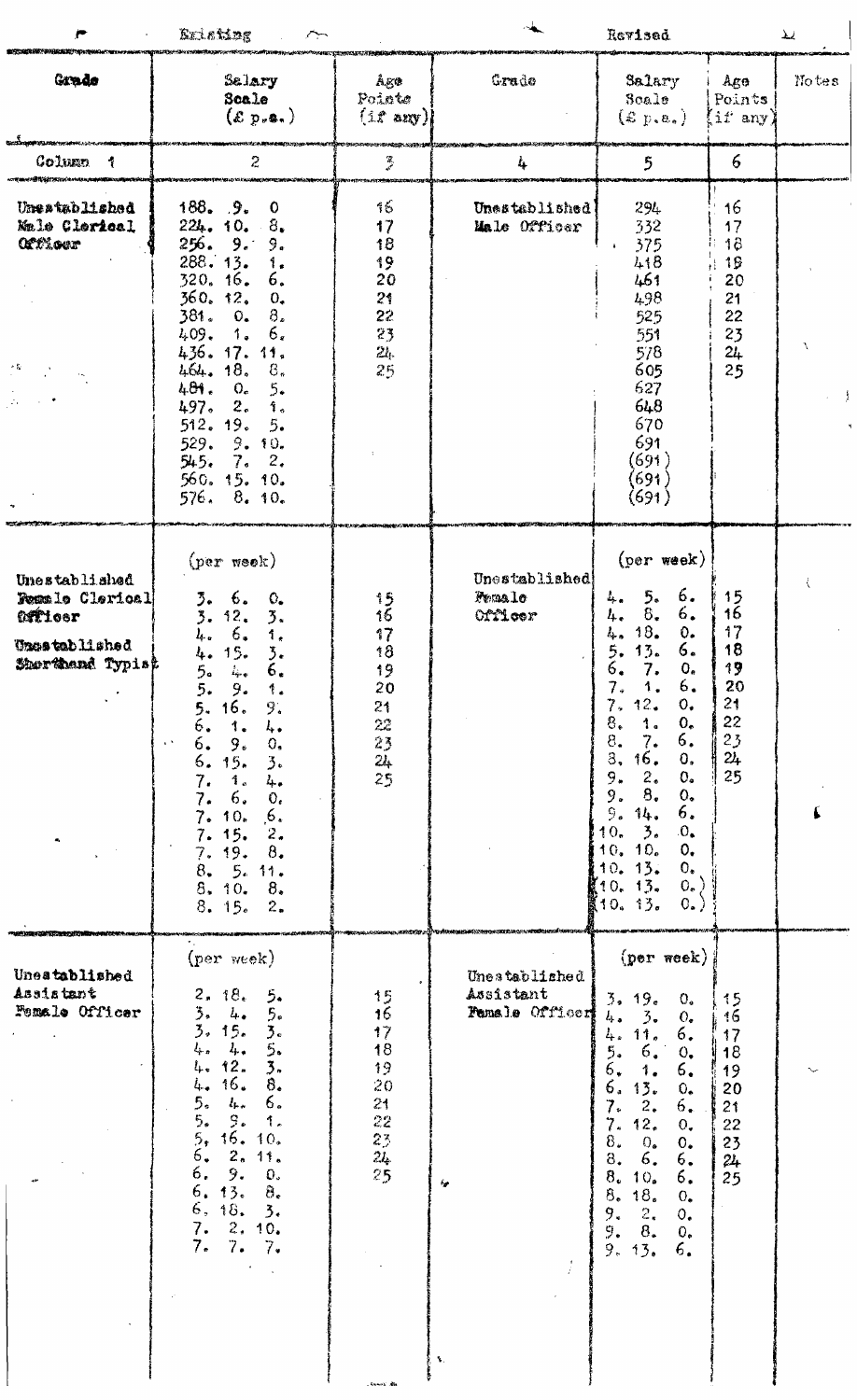# **APPENDIX 11**

# **Technical &**

| 1.                             | 2.<br>$\zeta$                              | 3.                                                                                                                                                                                               | 4.                                                                       | 5.                                                                                                                                                                                                                                                                     | 6.           |
|--------------------------------|--------------------------------------------|--------------------------------------------------------------------------------------------------------------------------------------------------------------------------------------------------|--------------------------------------------------------------------------|------------------------------------------------------------------------------------------------------------------------------------------------------------------------------------------------------------------------------------------------------------------------|--------------|
| Board                          | Post                                       | <b>Existing Salary</b><br>Scale $(\mathcal{E} p.a.)$                                                                                                                                             | <b>Age</b><br>Points<br>$(\text{if any})$                                | <b>Revised Salary</b><br>Scale $(\mathcal{L} p.a.)$                                                                                                                                                                                                                    | <b>Notes</b> |
| Board of<br>Agriculture<br>r.  | Artificial Inseminator                     | 572                                                                                                                                                                                              |                                                                          | (per week)<br>8.13.<br>$\mathbf{0}$<br>10. 14.<br>$\mathbf{0}$<br>10.19.<br>6.<br>6.<br>11.<br>4.4<br>11. 10.<br>$\mathbf{o}_{\bullet}$<br>11. 15.<br>$\mathbf{0}$<br>12. 0.<br>0.<br>12.<br>5.<br>0.<br>12. 10.<br>$\mathbf{o}_{\bullet}$<br>12.15.<br>$\mathbf{o}$ . | (24)         |
| ĵ.                             | Field Officer                              | 495<br>$\eta_{\rm sh}$<br>$522\frac{1}{2}$<br>550<br>572<br>594<br>616<br>638<br>660                                                                                                             | 18<br>19<br>20<br>21<br>22<br>23<br>24<br>$25$ (or<br>over)              | 458<br>504<br>551<br>598<br>645<br>692<br>728<br>764<br>801<br>837                                                                                                                                                                                                     | (10)         |
|                                | Milk Recorder                              | 572                                                                                                                                                                                              |                                                                          | 598                                                                                                                                                                                                                                                                    |              |
| Airports<br><b>Board</b><br>备产 | Airport Control<br>& Operations<br>Officer | $1292\frac{1}{2}$<br>1331<br>1369}<br>1408<br>$1446\frac{1}{2}$<br>1485                                                                                                                          |                                                                          | 1550<br>1602<br>1648<br>1700<br>1752<br>1810                                                                                                                                                                                                                           |              |
|                                | Senior Air Traffic<br>Control Officer      | $1171\frac{1}{2}$<br>1199<br>$1226\frac{1}{2}$<br>1254<br>$1281\frac{1}{2}$                                                                                                                      |                                                                          | 1414<br>1456<br>1498<br>1539                                                                                                                                                                                                                                           |              |
|                                | Air Traffic Control<br>Officer III         | 814<br>$841\frac{1}{2}$<br>869<br>$896\frac{1}{2}$<br>924<br>$951\frac{1}{2}$<br>979<br>$1006\frac{1}{2}$<br>1034<br>$1061\frac{1}{2}$<br>1089<br>$1116\frac{1}{2}$<br>1144<br>$1171\frac{1}{2}$ | 23<br>24<br>25 <sub>1</sub><br>26<br>27<br>28<br>29<br>$30$ (or<br>over) | 832<br>910<br>988<br>1030<br>1071<br>1113<br>1165<br>1206<br>1248<br>1290<br>1331<br>1373<br>1414                                                                                                                                                                      | (10)         |
|                                |                                            |                                                                                                                                                                                                  |                                                                          |                                                                                                                                                                                                                                                                        |              |

 $\overline{\mathbf{u}}$ 

 $\ddot{\phantom{1}}$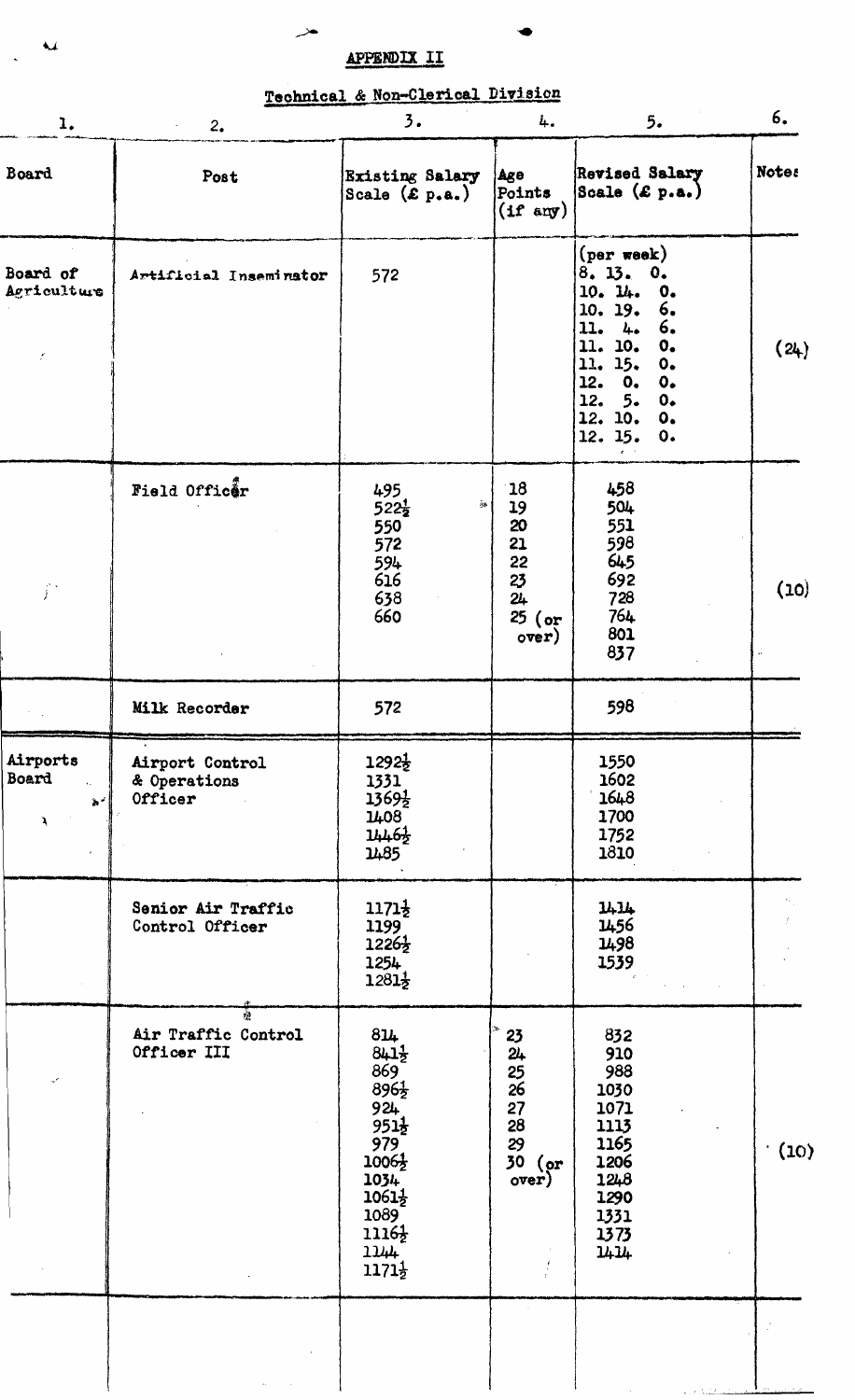|                   | Appendix II (continued) $\prod_{i=1}^{n}$<br>2.1 | $-2-$<br>3.                                                                                                                                                                                               |                                                                                          | 5.                                                                                                           | $\mathcal{L}6.$ |
|-------------------|--------------------------------------------------|-----------------------------------------------------------------------------------------------------------------------------------------------------------------------------------------------------------|------------------------------------------------------------------------------------------|--------------------------------------------------------------------------------------------------------------|-----------------|
| <b>Board</b>      | Post                                             | Existing Salary<br>Scale $(\mathcal{E} p.a.)$                                                                                                                                                             | Age<br>Points<br>$(f$ any)                                                               | Revised Salary<br>Scale $(\epsilon p.a.)$                                                                    | Notes           |
| Airports<br>Board | Air Traffic Control<br>Assistant                 | 583<br>605<br>627<br>649<br>671<br>693<br>715<br>$\ddot{\cdot}$                                                                                                                                           | 18<br>19<br>20<br>21<br>22<br>23<br>24<br>25<br>$($ or<br>over)                          | 484<br>510<br>536<br>562<br>588<br>614<br>640<br>666<br>697<br>728<br>749<br>770<br>790<br>811<br>832<br>853 | (10)<br>N,      |
|                   | Fire Officer                                     | 605<br>$\pmb{\alpha}$<br>627<br>649<br>660                                                                                                                                                                |                                                                                          | 750<br>775<br>800<br>825<br>850                                                                              |                 |
|                   | Deputy Fire Officer                              | 605<br>627<br>649                                                                                                                                                                                         |                                                                                          | 750<br>775<br>800<br>825                                                                                     |                 |
|                   | Teleprinter Operator                             | $203\frac{1}{2}$<br>220<br>$247\frac{1}{2}$<br>$275$<br>302 $\frac{1}{2}$<br>$330^{\circ}$<br>$357\frac{1}{2}$<br>$385$<br>$412\frac{1}{2}$<br>$\frac{440}{462}$<br>PB<br>484<br>506<br>528<br>550<br>561 | 16<br>17<br>$\overline{18}$<br>19<br>20<br>21<br>22<br>23<br>24<br>25<br>$($ or<br>over) | 294<br>332<br>375<br>418<br>461<br>498<br>$525$<br>525<br>578<br>605<br>627<br>627<br>648<br>670<br>691      | F<br>(25)       |
|                   | Airport Engineer                                 | $1292\frac{1}{2}$<br>$\Delta$ .<br>1331<br>1369}<br>1408<br>1462<br>1485                                                                                                                                  |                                                                                          | 1550<br>1602<br>1648<br>1700<br>1752                                                                         |                 |
|                   | Deputy Engineer                                  | 850<br>875<br>900<br>925<br>950                                                                                                                                                                           |                                                                                          | $1015 - 1090$                                                                                                |                 |
|                   |                                                  |                                                                                                                                                                                                           |                                                                                          |                                                                                                              |                 |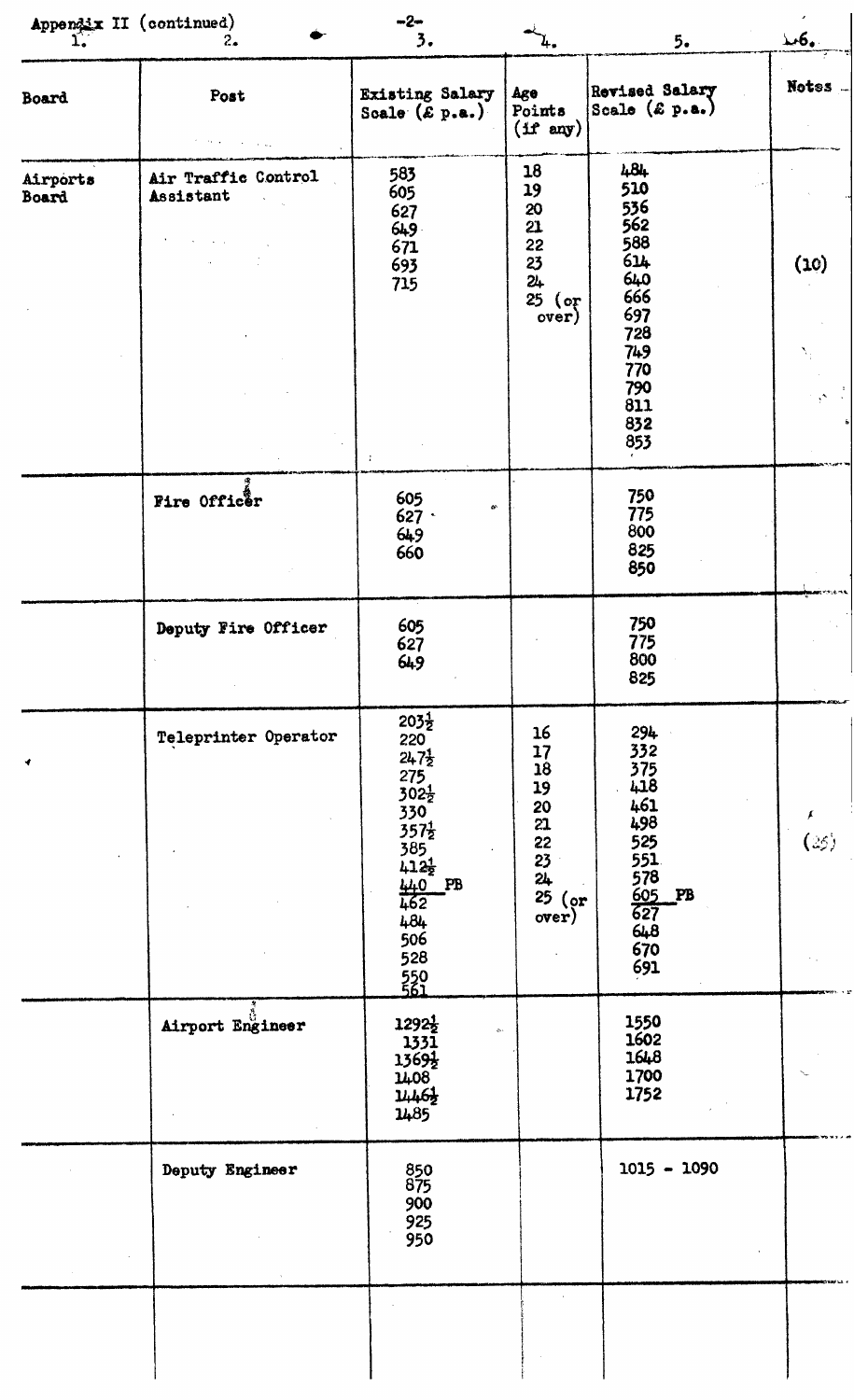|                          | Appendix II (Continued)                                | $-\frac{1}{2}$ $\infty$                                                                                                                      |                               |                                                      | $\mathcal{N}_1$ |
|--------------------------|--------------------------------------------------------|----------------------------------------------------------------------------------------------------------------------------------------------|-------------------------------|------------------------------------------------------|-----------------|
| $\mathbb{Z}_{1}$         | $\mathcal{Z}_\sigma$                                   | $\mathfrak{Z}_a$                                                                                                                             | $L_{\rm bar}$                 | 5.5                                                  | 6.              |
| Board                    | Post                                                   | Existing Salary Ago<br>Scale $(\mathbf{\hat{E}} \mathbf{p}_{\alpha} \mathbf{a}_{\alpha})$                                                    | Points<br>$(i f \text{ any})$ | Revised Salary<br>Scale $(k p, a_0)$                 | <b>Notes</b>    |
| Airports<br>Board        | Airport Foreman                                        | 660<br>682<br>704<br>715                                                                                                                     |                               | 685<br>710<br>735<br>760<br>785<br>805               |                 |
| Civil<br>Defence         | Civil Defence Officer<br>$\mathcal{E}_{\mathcal{P}}$ . | 814<br>836<br>858<br>880<br>902<br>924<br>946<br>-968<br>990<br>1012                                                                         |                               | 960<br>990<br>1020<br>1055<br>1095<br>1140           |                 |
| Į,                       | Assistant Civil<br>Defence Officer                     | $\begin{array}{l} 665\frac{1}{2}\\ 698\frac{1}{12} + \frac{1}{2}\\ 794\frac{1}{12}\\ 797\frac{1}{2} \end{array}$                             |                               | 815<br>845<br>875<br>905<br>935<br>960               |                 |
| $\ddot{\phantom{a}}$     | Storekeeper<br>Instructor                              | $577\frac{1}{2}$<br>605<br>$632\frac{1}{2}$<br>660<br>$687\frac{1}{2}$<br>715                                                                |                               | 645<br>675<br>710<br>745<br>780<br>815               |                 |
| Forestry<br><b>Board</b> | Head Forester<br>Ź.                                    | 314<br>836<br>858<br>plus<br>880<br>house<br>902<br>921<br>946<br>968<br>990.<br>1012                                                        |                               | Plat Rate<br>1102. 12. 0.<br>per annum<br>plus house |                 |
|                          | Assistant<br>Forester                                  | 495<br>$522\frac{1}{2}$<br>550<br>572<br>594<br>616<br>638<br>660 PB<br>$\overline{682}$<br>704<br>726<br>748<br>770<br>$797_{2}^{4}$<br>825 |                               | \$639.12.0.<br>£1008. 16. $0.6$                      |                 |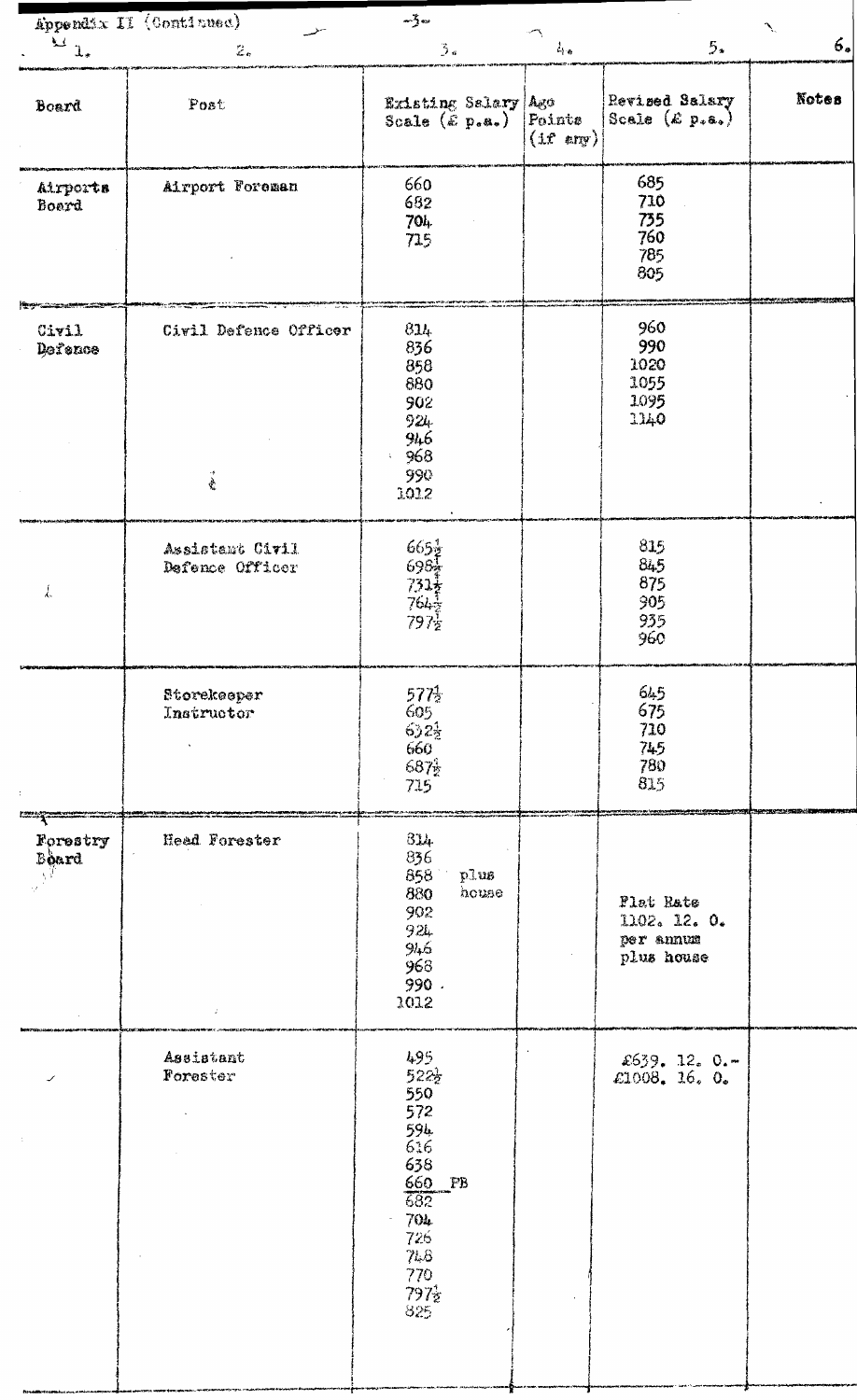| APPENDIX II (continued)              |                                                                                                                                                                                                                                                                                               | $\omega_{\rm eff}$ or                                                                                                                                                    |                                      |                                                                                           |                           |
|--------------------------------------|-----------------------------------------------------------------------------------------------------------------------------------------------------------------------------------------------------------------------------------------------------------------------------------------------|--------------------------------------------------------------------------------------------------------------------------------------------------------------------------|--------------------------------------|-------------------------------------------------------------------------------------------|---------------------------|
| $\xi_{1}$                            | 2.<br>$\overline{\phantom{a}}$                                                                                                                                                                                                                                                                | 3.                                                                                                                                                                       | $L_{\rm{c}}$                         | 5.                                                                                        | .6 يد                     |
| Board                                | $\mathbf{R}$<br>Post                                                                                                                                                                                                                                                                          | Existing Salary<br>Scale $(\&$ p.a.)                                                                                                                                     | Age<br>Points<br>$(i f \text{ any})$ | Revised Salary<br>Scale $(\mathcal{L} p.\mathbf{s}_*)$                                    | Notes                     |
| Harbour.<br>Board                    | Harbour Master<br>Douglas<br>Chief Assistant<br>2nd Assistant<br>3rd Assistant<br>Boat Insp./Asst. H master<br>Harbour Master Ramsey<br>Asst. H'master Ramsey<br>Harbour Master Peel<br>Harbour Master Port<br>Erin & Port St. Mary<br>Harbour Master Laxey<br>Chief Electrical<br>Technician | $995\frac{1}{2}$<br>801. 18. 0.<br>753. 10. 0.<br>727.20.0.<br>699.12.0.<br>$*722. 14. 0.$<br>669. 18. 0.<br>$*680.18.0.$<br>$*624.16.0.$<br>$*610. 10. 0.$<br>713.18.0. |                                      | 1175<br>975<br>925<br>905<br>845<br>$925 =$<br>825<br>$850 =$<br>$850 =$<br>$*675$<br>806 | $*(11)$<br>$= (12)$<br>V. |
|                                      | Assistant Harbour<br>Engineer                                                                                                                                                                                                                                                                 | 814<br>836<br>858<br>880<br>902<br>924<br>946<br>968<br>990<br>1012                                                                                                      |                                      | 960<br>990<br>1020<br>1055<br>1095<br>1140                                                | $\mathcal{I}$             |
|                                      | Engineering Assistant                                                                                                                                                                                                                                                                         | 550<br>572<br>594<br>616<br>638<br>660<br>682<br>704<br>726<br>748<br>770                                                                                                |                                      | 645<br>675<br>710<br>745<br>780<br>815                                                    |                           |
|                                      | Works Superintendent                                                                                                                                                                                                                                                                          | $852\frac{1}{2}$                                                                                                                                                         |                                      | 815<br>84.5<br>875<br>905<br>935<br>960                                                   | (13)                      |
| "ighway<br>and<br>Transport<br>Board | Divisional Surveyor                                                                                                                                                                                                                                                                           | 847<br>880<br>913<br>946<br>979<br>990                                                                                                                                   |                                      | 960<br>990<br>1020<br>1055<br>1095<br>1140                                                |                           |
|                                      | Assistant Surveyor                                                                                                                                                                                                                                                                            | 594<br>616<br>638<br>660<br>682<br>704 PB<br>726.<br>74.8<br>$\frac{770}{7972}$<br>$\frac{1}{825}$                                                                       |                                      | 745<br>780<br>815<br>845<br>875<br>905<br>935                                             | $*(\mathcal{Y}_*)$        |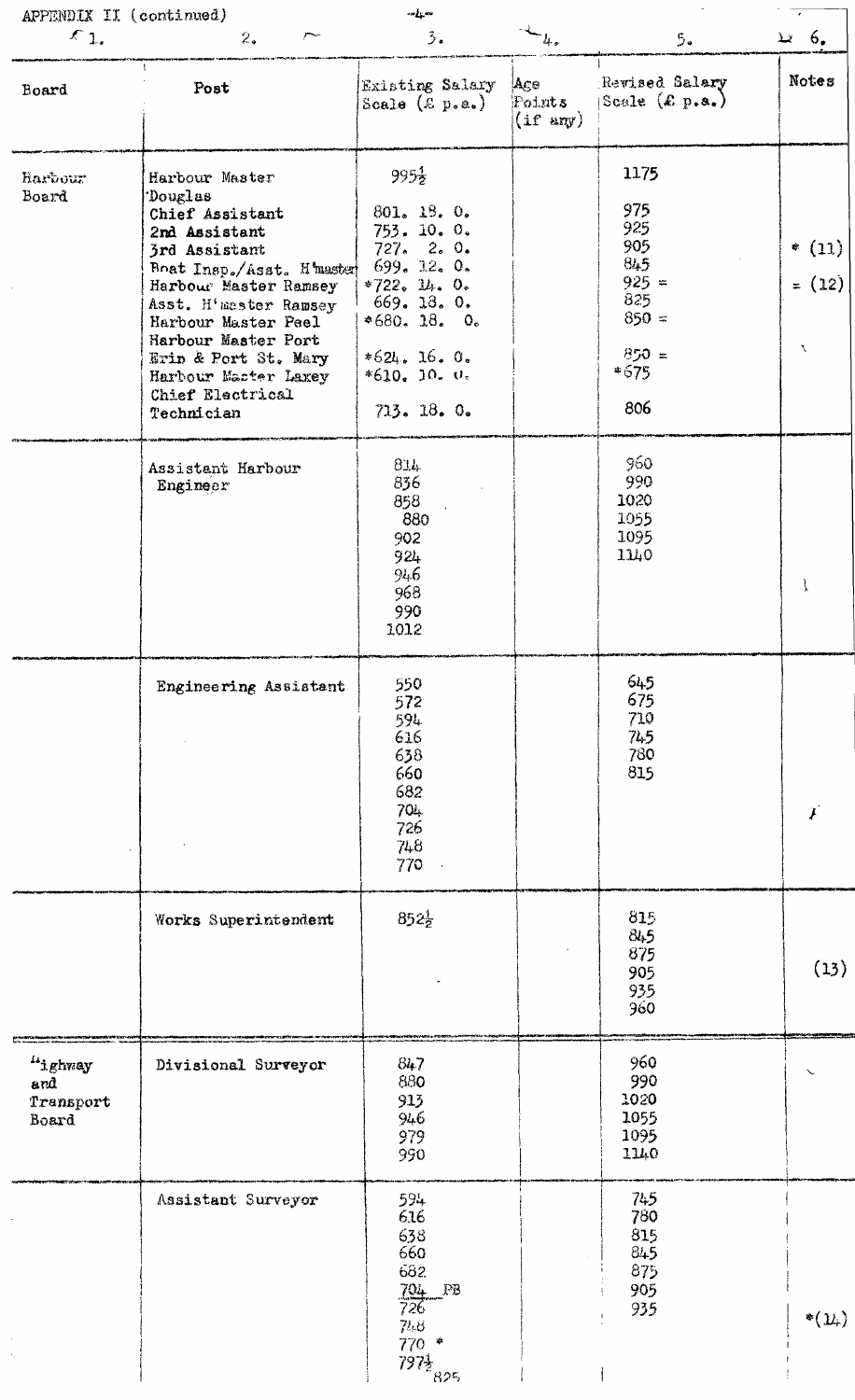| · APPENDIX II (continued)                                        |                                     | $-5-$                                                                                                                                     |                                     |                                                                      | $\gamma$   |
|------------------------------------------------------------------|-------------------------------------|-------------------------------------------------------------------------------------------------------------------------------------------|-------------------------------------|----------------------------------------------------------------------|------------|
| 1.                                                               | 2.                                  | $\frac{2}{3}$ .                                                                                                                           | $L_{\rm w}$                         | 5.                                                                   | 6.         |
| Board                                                            | Post                                | Existing Salary<br>Scale $(\mathcal{L} p_{\ast} a_{\ast})$                                                                                | Age<br>Points<br>$(1f \text{ any})$ | Revised Salary<br>Scale $(i. p.e.)$                                  | Notes      |
| Highway<br>$\mathbf{and}$<br>Transport<br>Board<br>$\mathcal{I}$ | Assistant Land<br>Drainage Engineer | 594<br>616<br>638<br>660<br>682<br>$704$ PB<br>726<br>748<br>$770*$<br>$797\frac{1}{2}$<br>825                                            |                                     | 780<br>815<br>845<br>875<br>905<br>935<br>960<br>990<br>1020<br>1055 | $*(\nu_+)$ |
| J                                                                | Chief P.S.V.<br>Examiner &          | 726<br>759<br>792<br>825<br>858<br>891<br>924<br>957                                                                                      |                                     | 988<br>1024<br>1056<br>1087<br>1128                                  | (15)       |
| $\lambda^+$                                                      | P.S.V. & Driving<br>Test Examiner   | 495<br>$522\frac{1}{2}$<br>550<br>572<br>$\frac{594}{616}$<br>638<br>660<br>682<br>704<br>726<br>748<br>770 PB<br>797 <sub>2</sub><br>825 | 26<br>27<br>28                      | 827<br>858<br>884<br>910<br>936<br>967<br>988<br>$\bullet$           | (16)       |
|                                                                  | Assistant<br>Examiner               | (per week)<br>13.4.0.                                                                                                                     |                                     | $(per$ week)<br>14.10.0.                                             | (17)       |
|                                                                  | Quarry Manager                      | 770<br>$\frac{797}{2825}$                                                                                                                 |                                     | 815<br>845<br>875<br>905<br>935<br>960                               | (13)       |
| Local<br>Government<br>Board                                     | Inspector                           | 836<br>858<br><b>880</b><br>902<br>924<br>946<br>968<br>990<br>1012<br>1034                                                               |                                     | 960<br>990<br>1020<br>1055<br>1095<br>1140                           |            |
|                                                                  |                                     |                                                                                                                                           |                                     |                                                                      |            |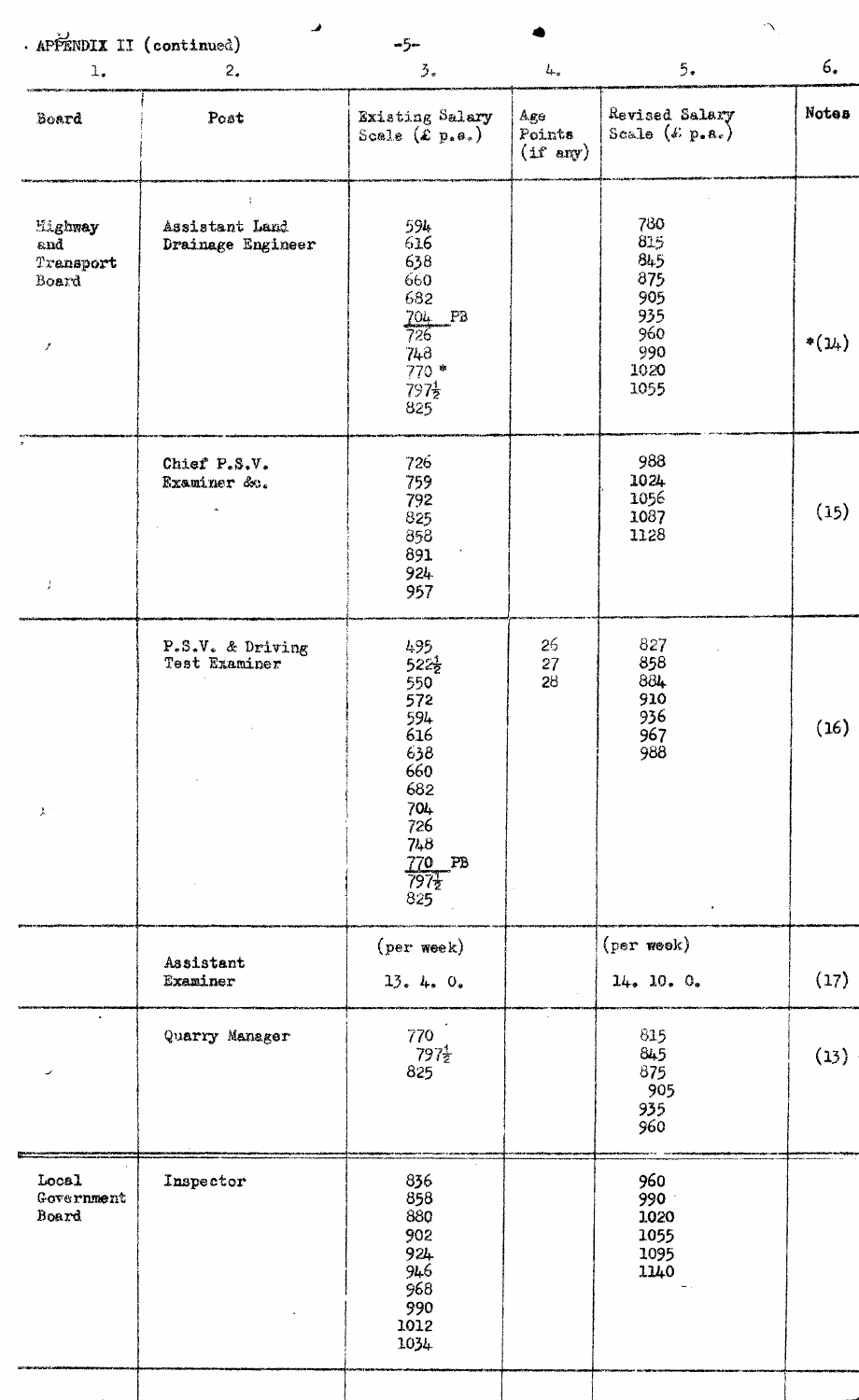| $\mathcal{L}$                                | APPENDIX II (continued)        | $-6-$                                                                             |                                               |                                                                    | $\mathbf{L}$  |
|----------------------------------------------|--------------------------------|-----------------------------------------------------------------------------------|-----------------------------------------------|--------------------------------------------------------------------|---------------|
| 1.                                           | $2_{\bullet}$                  | $\overline{3}$ .                                                                  | $L_{\rm{tot}}$                                | 5.                                                                 | 6.            |
| Board                                        | Post                           | Existing Salary<br>Scale $(\& p.a.)$                                              | : Age<br><b>Foints</b><br>$(i f \text{ any})$ | Revised Salary<br>Scale $(\pounds p. a.)$                          | Notes         |
| $\iota_{\text{ocal}}$<br>Government<br>Board | Assistant Inspector            | 572<br>594<br>616<br>638<br>660<br>682<br>704<br>726<br>748<br>770<br>792<br>834. |                                               | 74.5<br>780<br>815<br>845<br>875<br>905<br>935<br>960              | $\mathcal{F}$ |
|                                              | Rodent Destruction<br>Officer  | 4.1,0<br>$467\frac{1}{2}$<br>495<br>$522\frac{1}{2}$<br>550<br>572<br>594         |                                               | 520<br>555<br>590<br>630<br>660<br>690                             | X             |
|                                              | Mechanic & Drainage<br>Officer | 550<br>572<br>594<br>616<br>638<br>660<br>682<br>704<br>726<br>748<br>770         |                                               | <b>645</b><br>675<br>710<br>745<br>780<br>815<br>845<br>875<br>905 | 大             |
|                                              | Architectural<br>Assistant     | 660<br>682<br>704<br>726<br>748<br>770<br>797 <sup>2</sup><br>825<br>8522         |                                               | 815<br>845<br>875<br>905<br>935<br>960                             | (18)          |
|                                              | <b>Building Surveyor</b>       | 660<br>682<br>$704 -$<br>726<br>748<br>770<br>$797\frac{1}{2}$<br>825             |                                               | 710<br>745<br>780<br>815<br>845<br>875<br>905                      | $\checkmark$  |
|                                              | Clerk of Works                 | (Per week)<br>15.0.0.                                                             |                                               | (Per week)<br>16.0.0.                                              |               |
|                                              | Junior Technical<br>Assistant  | $(Per$ week)<br>4.19.0.                                                           |                                               | (Per week)<br>5.10.0.                                              |               |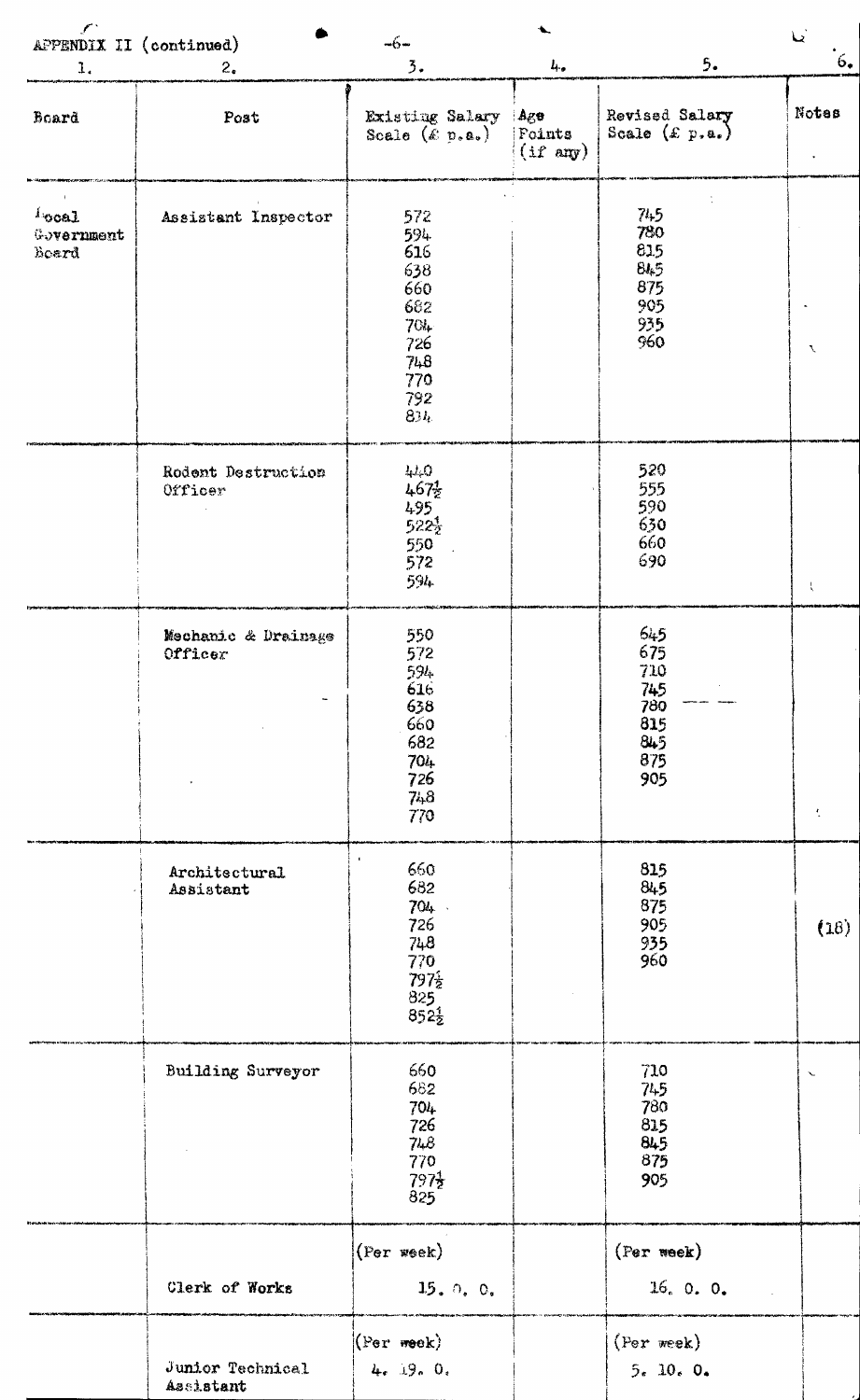|                              | APPENDIX II (continued)<br>لمند        | $-7-$                                                                                                                                              |                                      | 5.                                                                                                | 6.    |
|------------------------------|----------------------------------------|----------------------------------------------------------------------------------------------------------------------------------------------------|--------------------------------------|---------------------------------------------------------------------------------------------------|-------|
| $1.$<br>Board                | 2.<br>Post                             | 3.<br>Existing Salary<br>Scale $(\varepsilon p.e.)$                                                                                                | 4.<br>Age<br>Points<br>$(if \; any)$ | Revised Salary<br>Scale $(\mathcal{E}, p, a_*)$                                                   | Notes |
| Local<br>Government<br>Board | Fire Service Mtnce.<br>Storekeeper     | $522\frac{1}{2}$<br>550<br>572<br>594                                                                                                              |                                      | 625<br>645<br>665<br>685<br>710                                                                   |       |
| Meat<br>Graders<br>Dept.     | Meat Grader                            | $1160\frac{1}{2}$<br>$1193\frac{1}{2}$<br>$1226\frac{1}{2}$<br>$1270\frac{1}{2}$<br>1314 <sub>2</sub><br>$1347\frac{1}{2}$                         |                                      | 1222<br>1269<br>1316<br>1362<br>1409<br>1430                                                      | (19)  |
|                              | Grder/<br>Checkweighman                | 407<br>$434\frac{1}{2}$<br>4672<br>$495$<br>522 $\frac{1}{2}$<br>550<br>583<br>$610\frac{1}{2}$<br>$rac{638}{671}$ PB<br>704<br>737<br>770         |                                      | 458<br>504<br>551<br>598<br>645<br>692<br>728<br>764<br>801<br>837 QB<br>874<br>910<br>946<br>983 |       |
| Photostat<br>y               | Operator                               | $522\frac{1}{2}$<br>539<br>$555\frac{1}{2}$<br>572<br>586. 6. 0.                                                                                   |                                      | $(\text{per week})$<br>12.2.6.<br>12.10.6.<br>13.0.0.<br>13.8.6.<br>13.16.6.                      |       |
| $\omega^{\prime}$            | Assistant<br>Operator<br>$\frac{1}{2}$ | 220<br>$247\frac{1}{2}$<br>275<br>$302\frac{1}{2}$<br>341<br>$368\frac{1}{2}$<br>$396^{-}$<br>$423\frac{1}{2}$<br>$440$<br>$467\frac{1}{2}$<br>495 |                                      | $(per \, week)$<br>$10.$ $1.$ $0.$<br>10.9.0.<br>10.16.6.<br>11.4.0.<br>11.11. 6.                 |       |
| Prison                       | Gaoler                                 | 682<br>704<br>726<br>748<br>770<br>$797\frac{1}{2}$<br>825                                                                                         |                                      | (per week)<br>17.6.0.<br>17.16.0.<br>18.7.0.<br>18.18.0.<br>19.9.6.                               | (20)  |
|                              |                                        |                                                                                                                                                    |                                      |                                                                                                   |       |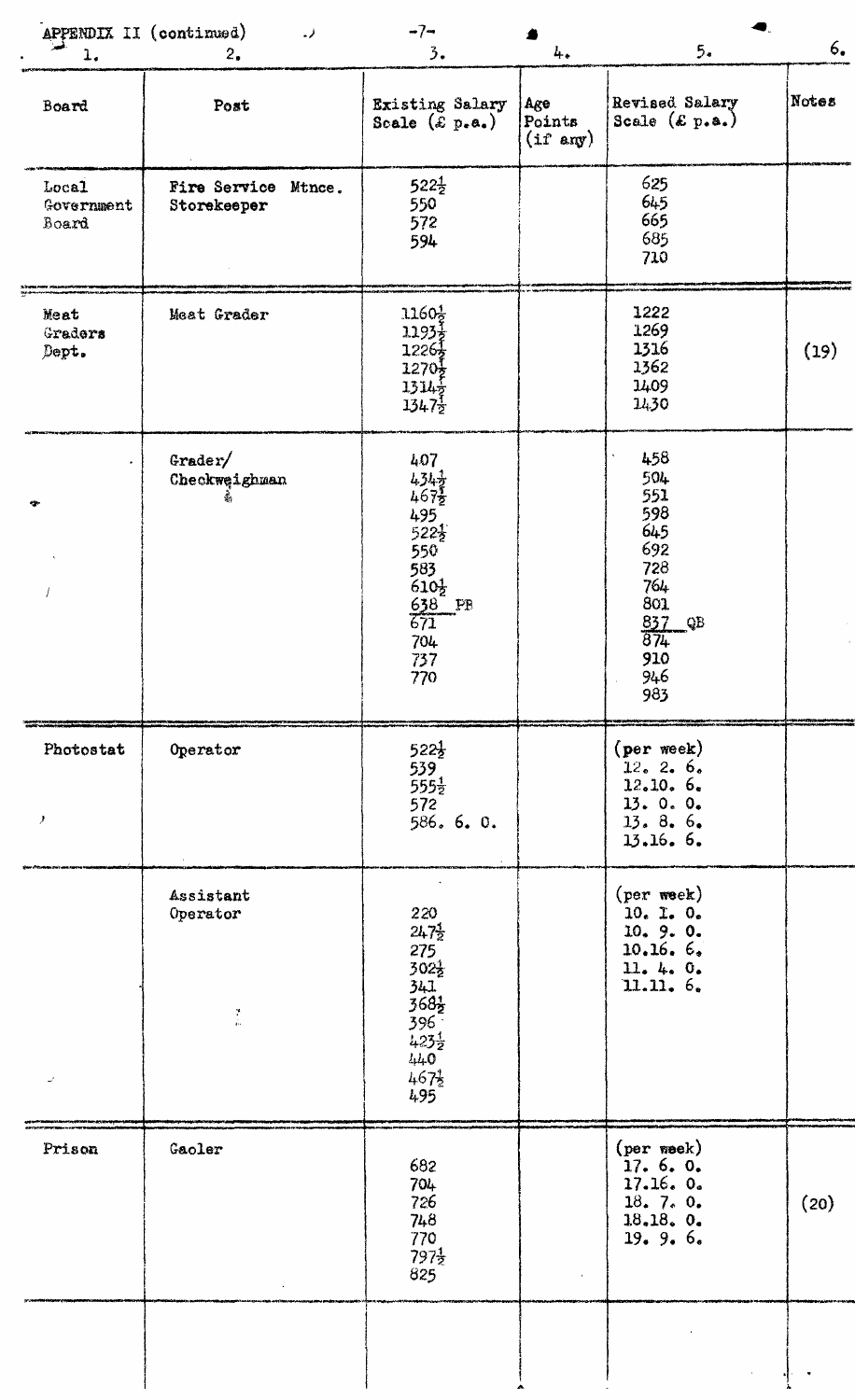| APPENDIX II (continued)     |                              | <b>COM</b>                                                                                                                                                                                           |                                                     |                                                                                                                   |                   |
|-----------------------------|------------------------------|------------------------------------------------------------------------------------------------------------------------------------------------------------------------------------------------------|-----------------------------------------------------|-------------------------------------------------------------------------------------------------------------------|-------------------|
| $\mathbf{r}$                | 2.                           | $\frac{3}{2}$ .                                                                                                                                                                                      | $\left\langle \cdot \right\rangle$<br>$L_{\bullet}$ | 5.                                                                                                                | 6 <sub>2</sub>    |
| Board                       | Post                         | Existing Salary<br>Scale $(\mathcal{E}_{\text{p.a.}})$                                                                                                                                               | Age<br>Points<br>$(i f \text{ any})$                | Revised Salary<br>Scale $(\&$ p.a.)                                                                               | Notes             |
| Prison                      | Chief Warder                 | 594<br>616<br>638<br>660<br>682                                                                                                                                                                      |                                                     | $(\text{per week})$<br>14.1.0.<br>14.9.0.<br>14.17.6.<br>15.2.6.<br>16.15.6.                                      | (20)              |
|                             | Warders<br>Matron            | 4.67 <sub>2</sub><br>495<br>$522\frac{1}{2}$<br>550<br>572<br>594                                                                                                                                    |                                                     | 10.16.0.<br>11.18.6.<br>12.6666<br>12.15.0.<br>13.3.6.<br>13.12.0.<br>14.1.0.                                     | $\lambda$<br>(20) |
| Public<br>Analyst           | Laboratory<br>Assistant      | 220<br>$247\frac{1}{2}$<br>275<br>$302\frac{1}{2}$<br>$\frac{341}{368}$<br>396<br>$423\frac{1}{2}$<br>$440$<br>$467\frac{1}{2}$<br>495<br>$522\frac{1}{2}$<br>550<br>572<br>594<br>616<br>638<br>660 | 18<br>19<br>20<br>21<br>22<br>23<br>24<br>25<br>26  | 458<br>504<br>551<br>598<br>645<br>692<br>728<br>764<br>801<br>QB<br>$\overline{837}$<br>874<br>910<br>946<br>983 | $\binom{1}{21}$   |
| Weights<br>and.<br>Measures | Inspector                    | 550<br>572<br>594<br>616<br>638<br>660<br>682<br>704<br>726                                                                                                                                          |                                                     | 645<br>675<br>710<br>745<br>780<br>815                                                                            |                   |
| Water<br>Board              | Filter Plant<br>Attendant    | 528<br>550<br>572<br>583                                                                                                                                                                             |                                                     | 555<br>580<br>600<br>625                                                                                          | (22)              |
|                             | Wate & Fittings<br>Inspector | 550<br>572<br>594<br>616<br>638                                                                                                                                                                      |                                                     | 625<br>645<br>665<br>685                                                                                          | (22)              |
|                             | District Inspector           | 550<br>572<br>594<br>616<br>638                                                                                                                                                                      |                                                     | 625<br>645<br>665<br>685<br>$\tilde{\phantom{a}}$<br>$\mathcal{R}_\mathrm{c}$                                     | (22)              |
| $\omega_{\rm{eff}}$         |                              |                                                                                                                                                                                                      |                                                     |                                                                                                                   |                   |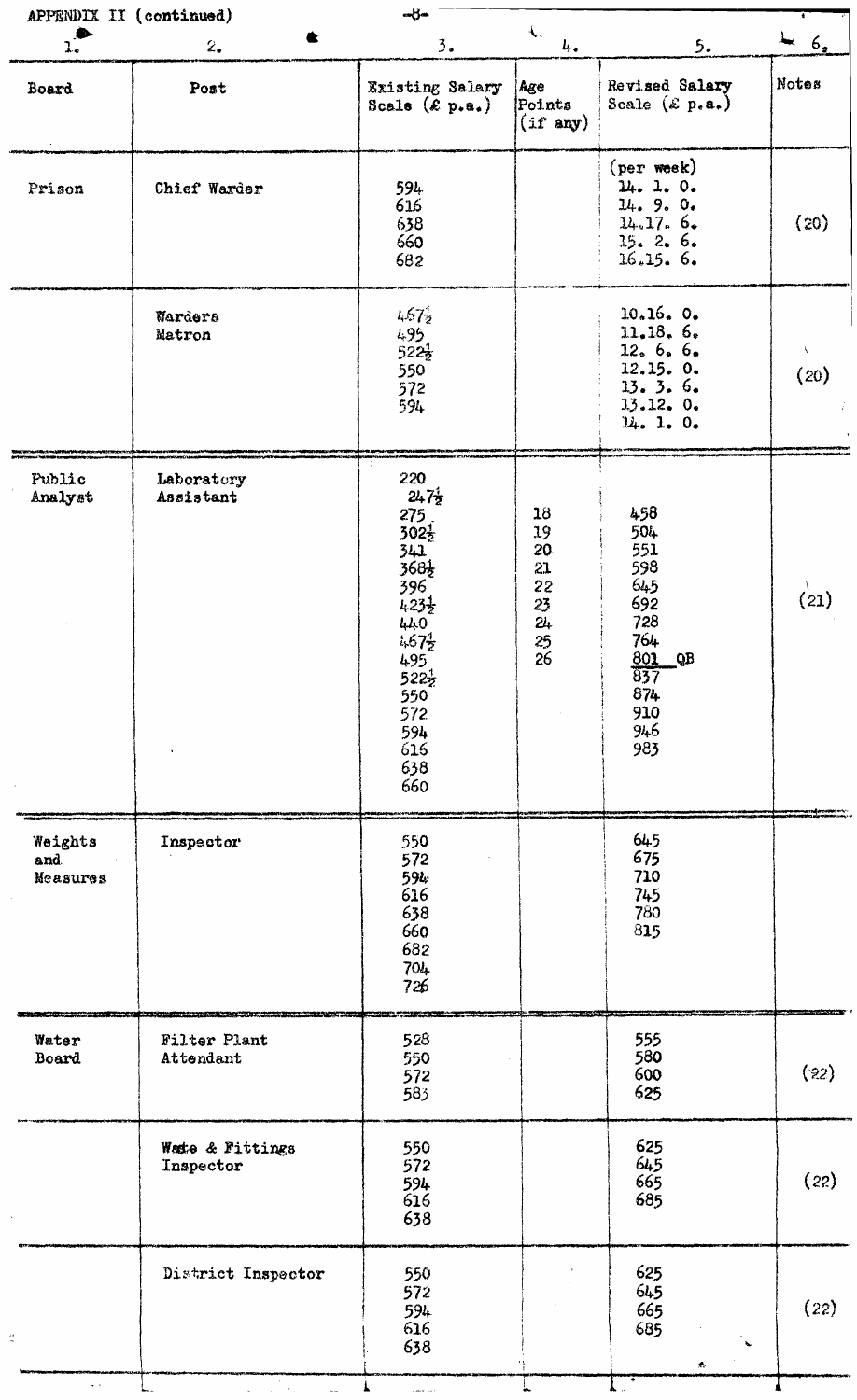APPERDIX II (continued) —9—

1 . 1 .

4

 $\gamma$ 

| Board                         | Post                                       | Existing Salary<br>Scale $(\mathcal{E} p.a.)$                                                                                                                                                          | Age<br>Points<br>$(i \text{ f any})$ | Revised Salary<br>Scale $(\varepsilon p.a.)$                   | Notes |
|-------------------------------|--------------------------------------------|--------------------------------------------------------------------------------------------------------------------------------------------------------------------------------------------------------|--------------------------------------|----------------------------------------------------------------|-------|
| Water<br><b>Board</b>         | District Foreman                           | 517<br>539<br>561<br>583<br>605                                                                                                                                                                        |                                      | 590<br>600<br>625<br>645<br>655                                | (22)  |
| $\boldsymbol{J}$<br>$\vec{r}$ | Engineering<br>Assistant<br>$\dot{\Delta}$ | 550<br>572<br>594<br>616<br>638<br>$660$<br>$682$<br>$704 -$<br>726<br>748<br>770.                                                                                                                     |                                      | $645$<br>$675$<br>710<br>745<br>$780$<br>$815$<br>$845$<br>875 |       |
| Ĺ<br>$\mathcal{L}$            | Junior Assistant/<br>Draughtsman<br>$\tau$ | $220$<br>$247\frac{1}{2}$<br>$275$<br>$302\frac{1}{2}$<br>$341$<br>$368$<br>$396$<br>$423$<br>$4.23$<br>$440$<br>$467\frac{1}{2}$<br>495<br>$522\frac{1}{2}$<br>550<br>572<br>594<br>616<br>638<br>660 |                                      | 760<br>785<br>805<br>825                                       |       |
|                               | "otor Engineer/<br>Storeman                | 550<br>572<br>594<br>616<br>638                                                                                                                                                                        |                                      | 685<br>710<br>735<br>760                                       |       |
| Manx Museum                   | Technical Assistant                        | 671<br>704<br>737<br>770<br>803<br>836                                                                                                                                                                 |                                      | 671<br>704<br>737<br>770<br>803<br>836                         |       |

 $\mathcal{A}$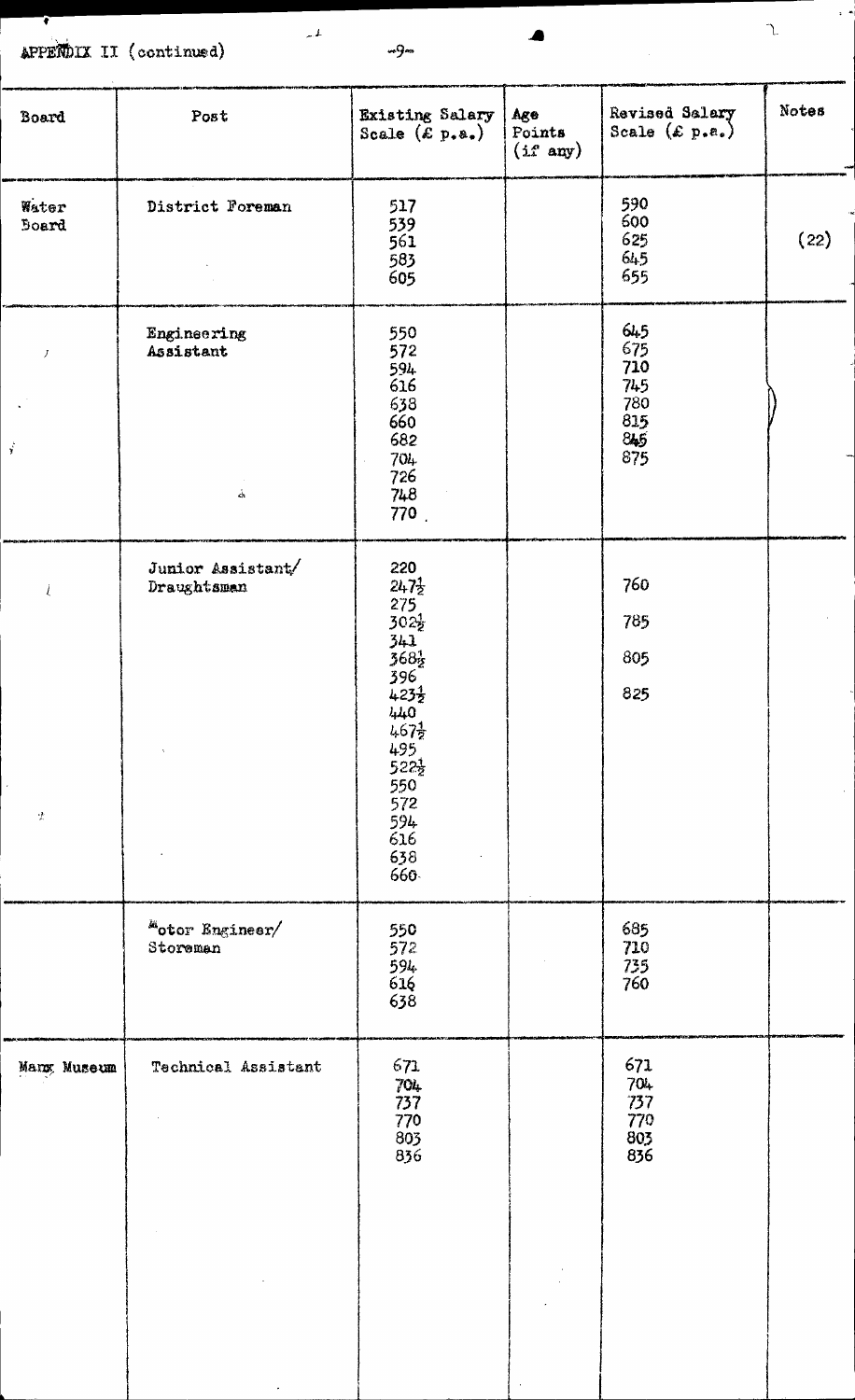APPENDIX III  $\begin{array}{c} \begin{array}{c} \mathbf{1} \end{array} \end{array}$ 

жĖ

 $\mathbb{P}^1$ 

Professional Division

| Part 1                              |               |                                                             |                                                      |                   |  |
|-------------------------------------|---------------|-------------------------------------------------------------|------------------------------------------------------|-------------------|--|
| Department                          | Grade or Post | Existing Salary<br>Scale $(\mathcal{L} p. a_*)$             | Revised Salary<br>Scale $(\mathcal{E}, p, a_*)$      | <b>Notes</b><br>5 |  |
|                                     |               |                                                             |                                                      |                   |  |
| Incore Tax<br>Assessment<br>Officer | Assessor      | $1292\frac{1}{2}$<br>1331<br>1363}<br>1408<br>14463<br>1485 | 1508<br>1560<br>1638<br>1716<br>1794<br>1872<br>1976 |                   |  |

# Part LT,

| Department                           | Grade or Post                                               | Existing Salary<br>Scale (£ p.a.)                                    | Notes        |
|--------------------------------------|-------------------------------------------------------------|----------------------------------------------------------------------|--------------|
| or Board                             |                                                             |                                                                      |              |
| $\mathbf{f}$                         | $\boldsymbol{z}$                                            | $\mathbf{a}$                                                         | 4            |
| Local<br>Government<br>Board         | Architect & Planning<br>Officer                             | 1500<br>1560<br>1620<br>1680<br>1740<br>1800                         | $\mathbf{I}$ |
|                                      | Assistant Architect<br>and the control of<br>$\sim 10^{-1}$ | $\frac{335}{3}$<br>875<br>915<br>955<br>1000<br>1040<br>1080<br>1120 | Ą.           |
| Highway<br>and<br>Transport<br>Board | $\epsilon_{\rm A}$<br>Surveyor General                      | 1500<br>1560<br>1620<br>1680<br>1740<br>1800                         |              |
|                                      | Chief Engineer                                              | 1300<br>1350<br>1400<br>1450<br>1500<br>1550                         |              |
|                                      |                                                             |                                                                      |              |
|                                      |                                                             |                                                                      |              |

 $\bar{f}$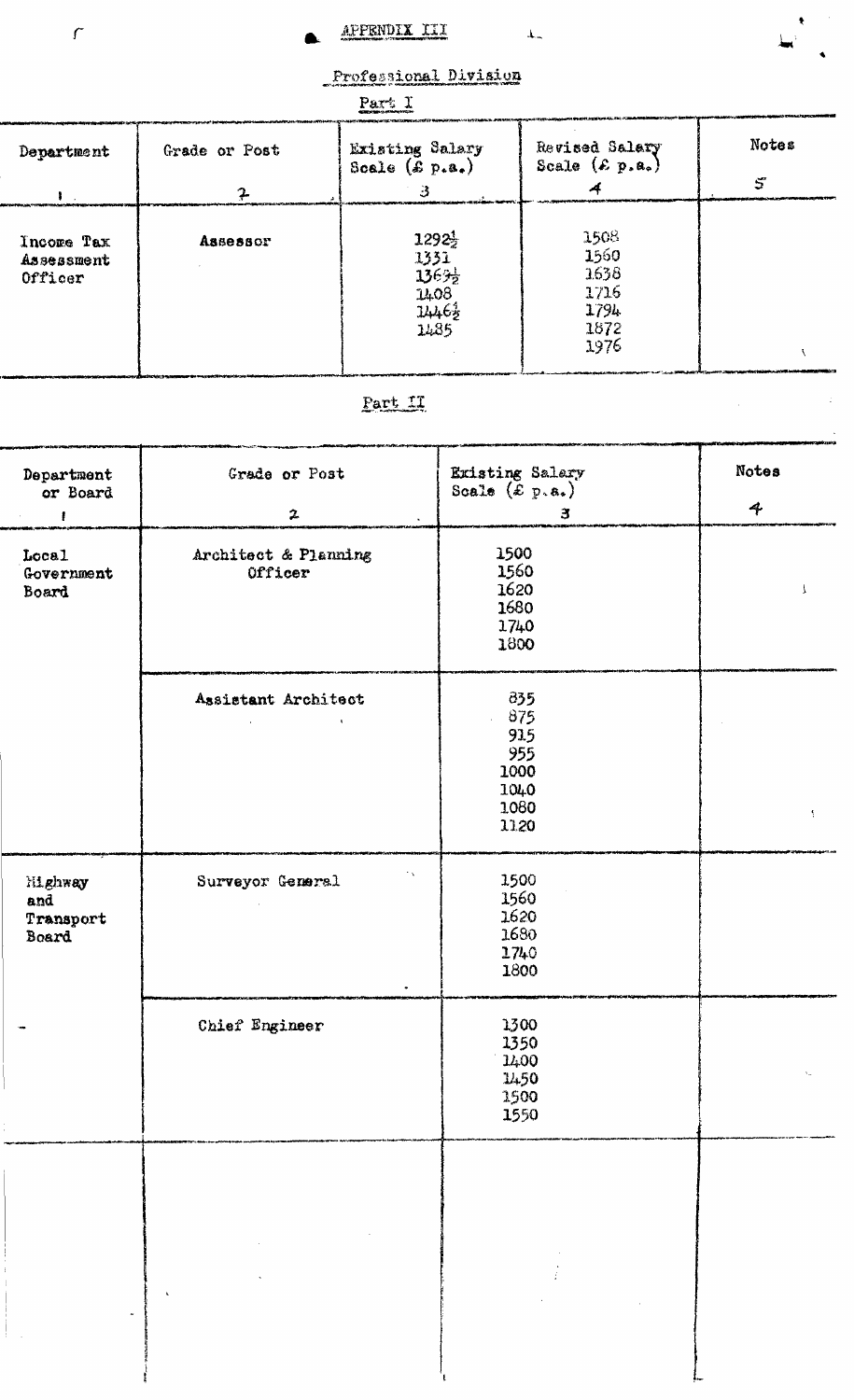APPENDIX III Part II (continued)

 $\overline{\phantom{a}}$ 

| Department<br>or Board                 | Grade or Post                    | Existing Salary<br>Scale $(\tilde{\mathcal{E}} p.a.)$                                                                                     | Notes |
|----------------------------------------|----------------------------------|-------------------------------------------------------------------------------------------------------------------------------------------|-------|
| Board of<br>Agriculture<br>& Fisheries | Covernment Veterinary<br>Officer | 1560<br>1620<br>1680<br>1740<br>1800<br>1860<br>1920                                                                                      |       |
| $\boldsymbol{r}$<br>$\overline{1}$     | Assistant Veterinary<br>Officer  | 900<br>940<br>980<br>1020<br>1060<br>1100<br>1140<br>1180<br>1220<br>1260<br>1300<br>1340<br>1380<br>1420<br>1460<br>1500<br>1540<br>1580 |       |
| ÷<br>Y                                 | Agricultural<br>Organiser        | 1300<br>1350<br>1400<br>1450<br>1500<br>1550                                                                                              |       |
| Harbour<br>Board                       | Harbour Engineer                 | 1500<br>1560<br>1620<br>1630<br>1740<br>1800                                                                                              |       |
| Government<br>Office                   | Public Analyst                   | 1350<br>1410<br>14.70<br>1530<br>1590<br>1650                                                                                             |       |

 $\widehat{\mathcal{L}}$